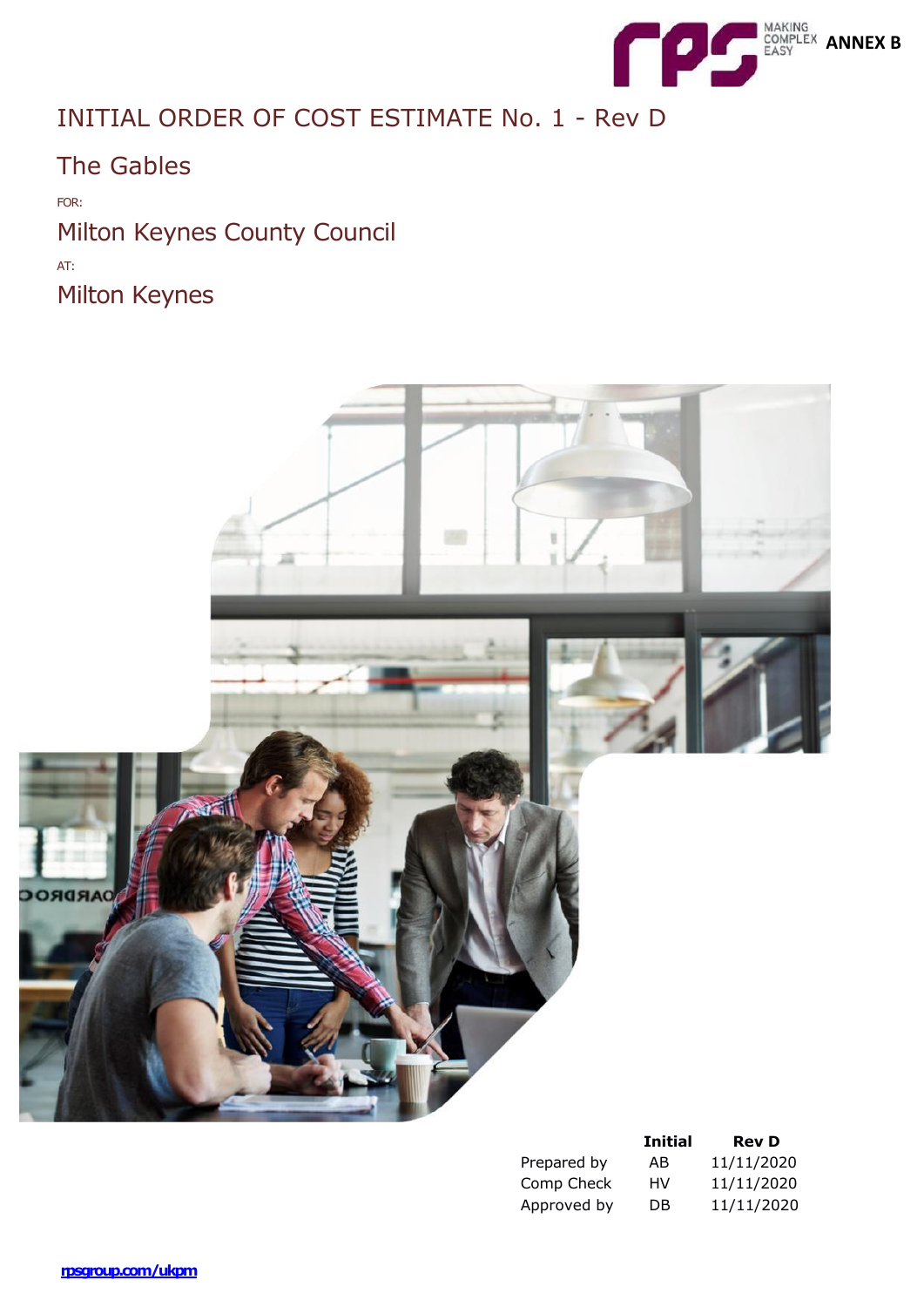**The Gables**

#### **Refurbishment Works**



## **Initial Order of Cost Estimate Nr 1 - Rev D - (base date 4Q2020)**

#### **11 November 2020**

| <b>COST RANGE (+/-5%)</b>                                                                                                     | £17.9m                                                                                                                                                                                                                                                                |             |                                                   |                                                                      |
|-------------------------------------------------------------------------------------------------------------------------------|-----------------------------------------------------------------------------------------------------------------------------------------------------------------------------------------------------------------------------------------------------------------------|-------------|---------------------------------------------------|----------------------------------------------------------------------|
|                                                                                                                               | £18,851,000                                                                                                                                                                                                                                                           | £403        | £471                                              |                                                                      |
|                                                                                                                               | £1,714,000                                                                                                                                                                                                                                                            | £37         | £43                                               |                                                                      |
|                                                                                                                               | £1,558,000                                                                                                                                                                                                                                                            | £33         | £39                                               |                                                                      |
|                                                                                                                               | £2,032,000                                                                                                                                                                                                                                                            | £43         | £51                                               |                                                                      |
|                                                                                                                               | £945,000                                                                                                                                                                                                                                                              | £20         | £24                                               |                                                                      |
|                                                                                                                               | £1,739,000                                                                                                                                                                                                                                                            | £37         | £43                                               |                                                                      |
|                                                                                                                               | £10,863,000                                                                                                                                                                                                                                                           | £232        | £272                                              |                                                                      |
|                                                                                                                               | £830,000                                                                                                                                                                                                                                                              | £18         | £21                                               |                                                                      |
|                                                                                                                               | £4,002,000                                                                                                                                                                                                                                                            | £86         | £100                                              |                                                                      |
|                                                                                                                               | £6,031,000                                                                                                                                                                                                                                                            | £129        | £151                                              |                                                                      |
|                                                                                                                               | £ (incl on costs)                                                                                                                                                                                                                                                     | $E / s$ qft | $f / \sqrt{f}$                                    |                                                                      |
|                                                                                                                               |                                                                                                                                                                                                                                                                       |             |                                                   |                                                                      |
| The Gables - Sheet 2 - Elevations Sheet 2<br>The Gables - Fire Alarm (emailed drawings 10.3.2020)<br><b>Executive Summary</b> |                                                                                                                                                                                                                                                                       |             |                                                   |                                                                      |
|                                                                                                                               |                                                                                                                                                                                                                                                                       |             | 24.02.2020                                        |                                                                      |
| The Gables - Sheet 1 - Elevations Sheet 1                                                                                     |                                                                                                                                                                                                                                                                       | 24.02.2020  |                                                   | Sheet 13                                                             |
| The Gables - Proposed First Floor Plan                                                                                        |                                                                                                                                                                                                                                                                       |             |                                                   | Sheet 12                                                             |
|                                                                                                                               |                                                                                                                                                                                                                                                                       |             |                                                   | Sheet 11                                                             |
|                                                                                                                               |                                                                                                                                                                                                                                                                       |             |                                                   | Dwg No.                                                              |
|                                                                                                                               | The Gables - Proposed Ground Floor Plan<br>Alterations / Adaptations<br>Fitting-Out Works (incl M&E Services)<br>Ext Works / Utilities / Diversions / etc<br>Preliminaries (phasing, programme, etc - TBC)<br>Main Contractor's OHP<br><b>Total Construction Cost</b> | Title       | GIA(ft2)<br>46,770<br>$\overrightarrow{r}$ £19.8m | Date<br>24.02.2020<br>24.02.2020<br>10.03.2020<br>NIA(ft2)<br>39,988 |

## Key Exclusions

Land acquisition costs

All Design & Professional Fees (except allowances noted)

VAT

Survey & Investigation costs

S106 contributions

Offsite improvements - assumes all local infrastructure is suitable for the refurbishment works

Sitewide infrastructure improvements (service reinforcement)

Construction inflation beyond base date

All costs associated with decanting and rehousing tennants

Decontamination and Party Wall costs are excluded from these costs - beyond the allowances noted.

Developer Contingency

### Key Assumptions

Vacant possession - clear access to all areas of work

Single contract for all works & competitively tendered

Works carried out during normal working hours

Prelims are included at 16% -this assumes the entire building is decanted of tennants during the works and the works are completed on a single phase. The detail of how this phase would be programmed is yet to be confirmed.

Existing building in good structural repair, suitable for refurbishment and compliant with current regulations unless specifc ally referred to or allowed for in the costs.

Existing floor to floor height - 2.5m as elevations

Minimal works included to ground floor (reclad to align with upper floors) - assumed retained as service / plant space.

Allowances for fitting-out (finishes, internal walls, heating, lighting, etc ) is currently a 'target' cost - no spec/details are currently available Allowances assume the current layout is retained and the existing concrete frame is utilised without furth er remedial works (except where noted)